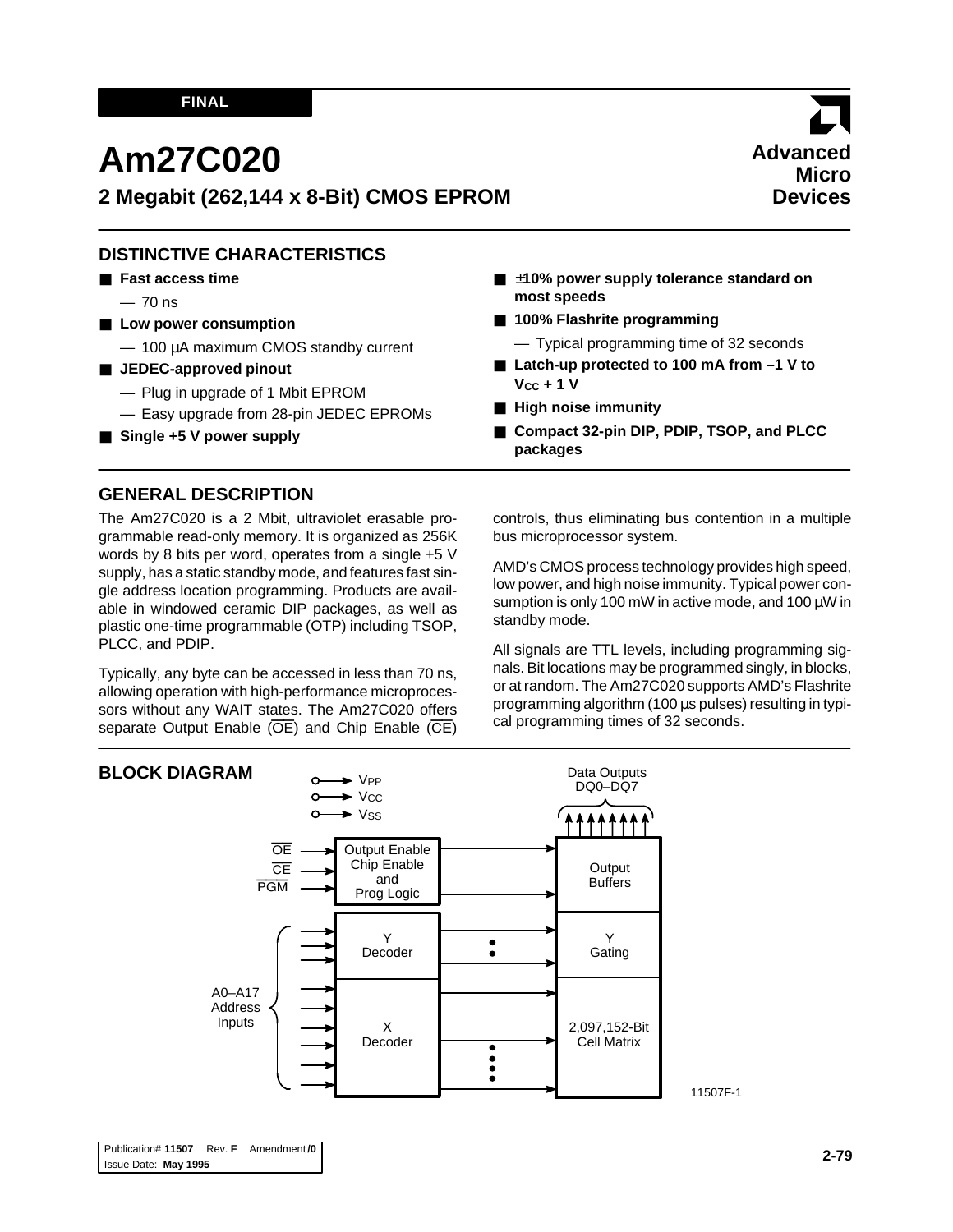

## **PRODUCT SELECTOR GUIDE**

| <b>Family Part No.</b>                         | Am27C020 |     |        |        |        |        |  |  |
|------------------------------------------------|----------|-----|--------|--------|--------|--------|--|--|
| Ordering Part No:<br>$Vcc \pm 5\%$             | $-75$    |     |        |        |        | $-255$ |  |  |
| $V_{CC}$ $\pm$ 10%                             | -70      | -90 | $-120$ | $-150$ | $-200$ |        |  |  |
| Max Access Time (ns)                           | 70       | 90  | 120    | 150    | 200    | 250    |  |  |
| $\overline{CE}$ ( $\overline{E}$ ) Access (ns) | 70       | 90  | 120    | 150    | 200    | 250    |  |  |
| $\overline{OE}$ (G) Access (ns)                | 40       | 40  | 50     | 65     | 75     | 100    |  |  |

## **CONNECTION DIAGRAMS**

## **Top View**



#### **Notes**:

1. JEDEC nomenclature is in parentheses.

2. The 32-pin DIP to 32-pin PLCC configuration varies from the JEDEC 28-pin DIP to 32-pin PLCC configuration.



**TSOP**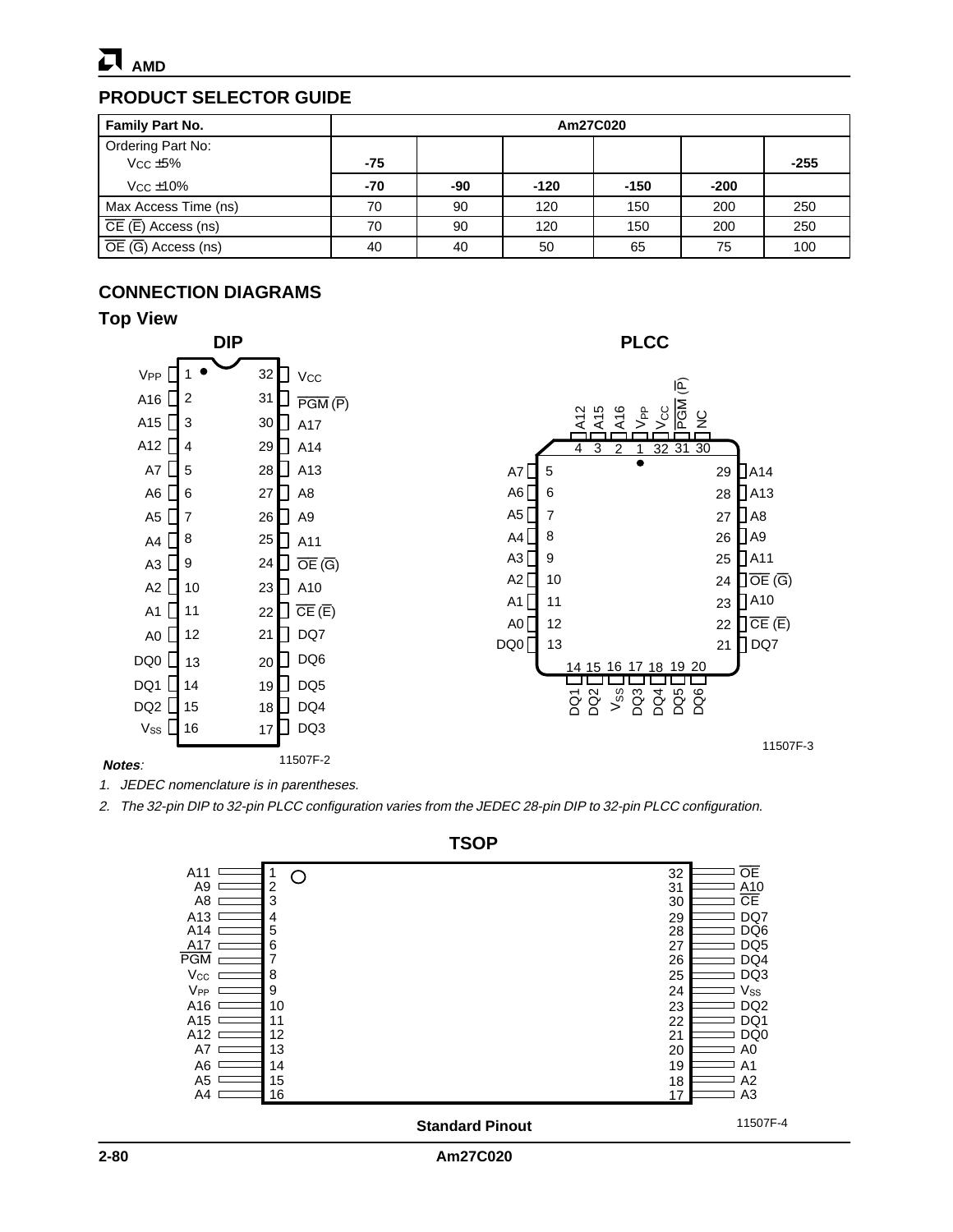# **PIN DESIGNATIONS**

|         | = Address Inputs               |
|---------|--------------------------------|
| $=$     | Chip Enable Input              |
| $=$     | Data Input/Outputs             |
| $=$     | Output Enable Input            |
| $=$ $-$ | Program Enable Input           |
| $=$ $-$ | V <sub>cc</sub> Supply Voltage |
| $=$ $-$ | Program Voltage Input          |
|         | Ground                         |
|         |                                |



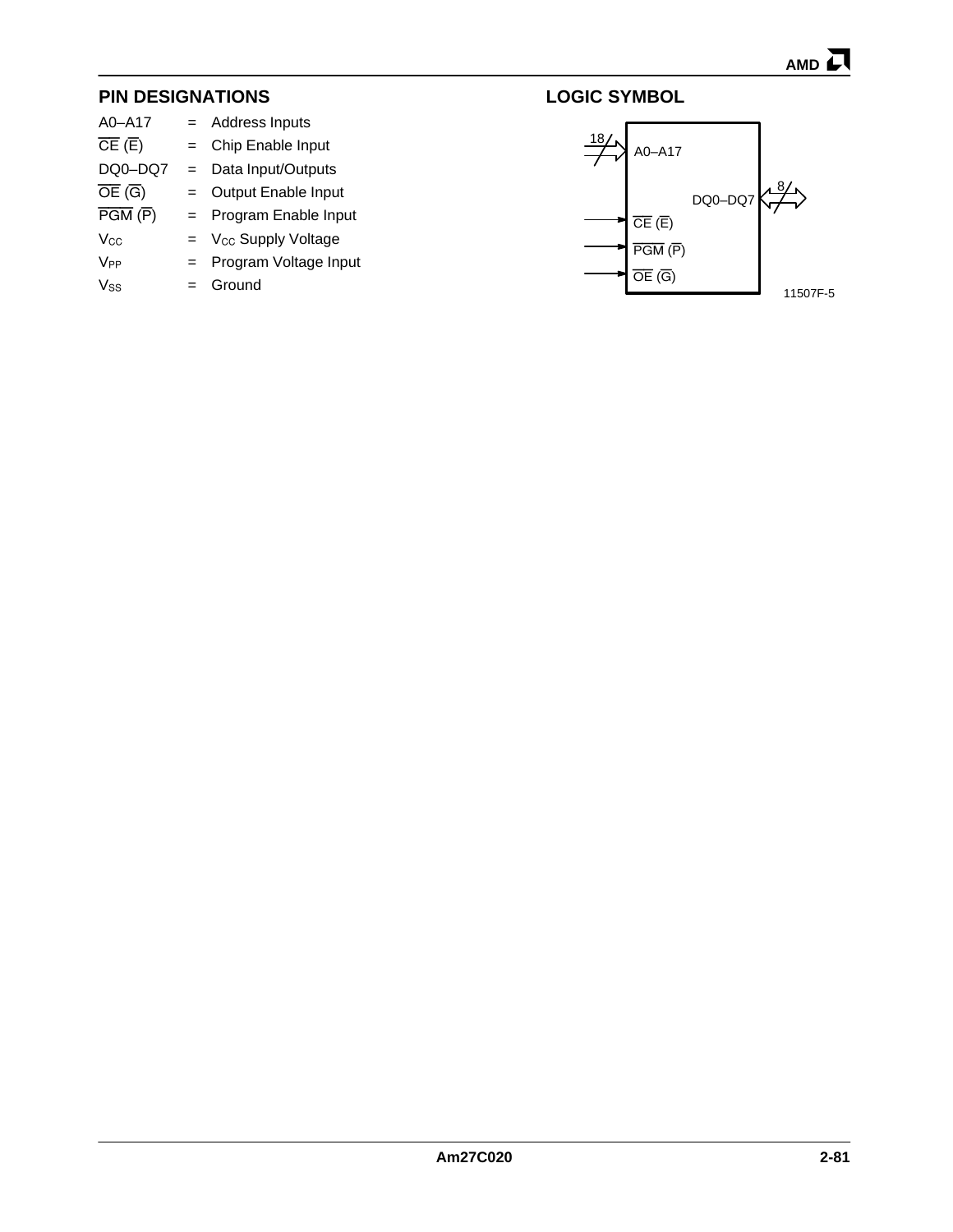## **ORDERING INFORMATION**

## **UV EPROM Products**

AMD standard products are available in several packages and operating ranges. The order number (Valid Combination) is formed by a combination of:



| <b>Valid Combinations</b> |                              |  |  |  |  |  |  |
|---------------------------|------------------------------|--|--|--|--|--|--|
| AM27C020-70               | DC, DCB, DI, DIB             |  |  |  |  |  |  |
| AM27C020-90               |                              |  |  |  |  |  |  |
| AM27C020-120              |                              |  |  |  |  |  |  |
| AM27C020-150              | DC, DCB, DI, DIB,<br>DE. DEB |  |  |  |  |  |  |
| AM27C020-200              |                              |  |  |  |  |  |  |
| AM27C020-255              | DC, DCB, DI, DIB             |  |  |  |  |  |  |

#### **Valid Combinations**

Valid Combinations list configurations planned to be supported in volume for this device. Consult the local AMD sales office to confirm availability of specific valid combinations and to check on newly released combinations.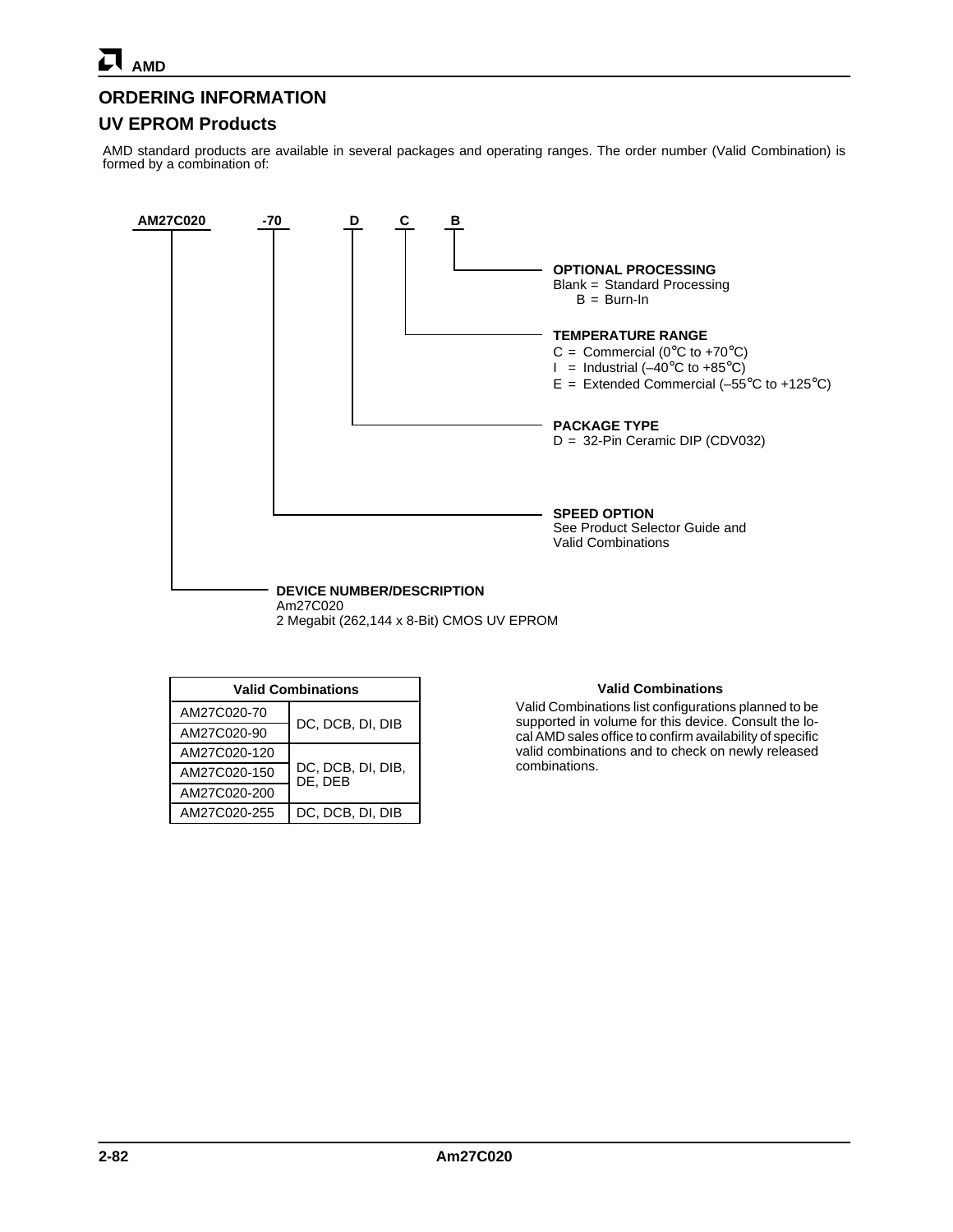## **ORDERING INFORMATION**

## **OTP Products**

AMD standard products are available in several packages and operating ranges. The order number (Valid Combination) is formed by a combination of:



| <b>Valid Combinations</b> |             |  |  |  |  |  |  |
|---------------------------|-------------|--|--|--|--|--|--|
| AM27C020-75               |             |  |  |  |  |  |  |
| AM27C020-90               |             |  |  |  |  |  |  |
| AM27C020-120              | PC, JC, PI, |  |  |  |  |  |  |
| AM27C020-150              | JI, EC, EI  |  |  |  |  |  |  |
| AM27C020-200              |             |  |  |  |  |  |  |
| AM27C020-255              |             |  |  |  |  |  |  |

#### **Valid Combinations**

Valid Combinations list configurations planned to be supported in volume for this device. Consult the local AMD sales office to confirm availability of specific valid combinations and to check on newly released combinations.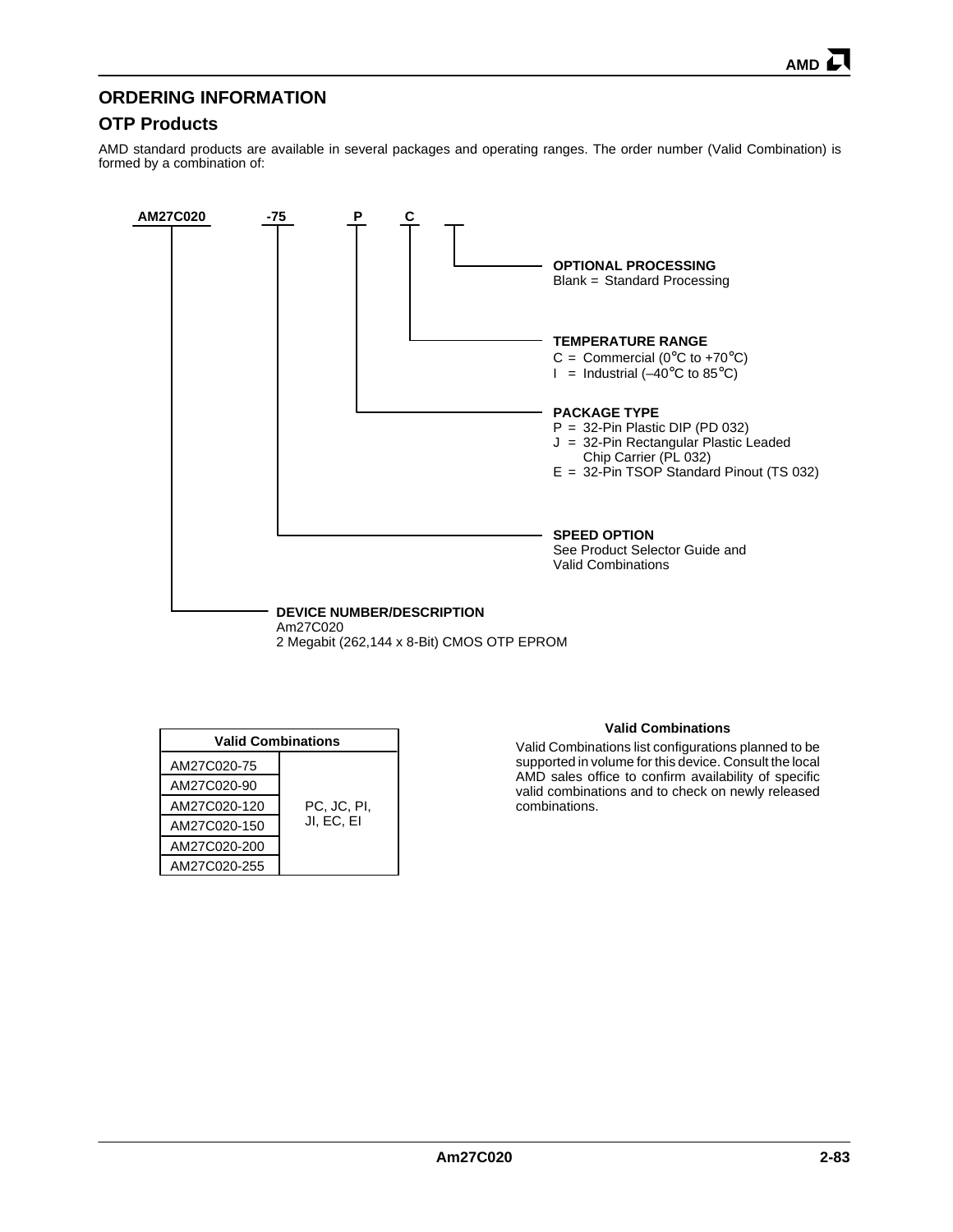# **FUNCTIONAL DESCRIPTION**

## **Erasing the Am27C020**

In order to clear all locations of their programmed contents, it is necessary to expose the Am27C020 to an ultraviolet light source. A dosage of 15 W seconds/ $\text{cm}^2$  is required to completely erase an Am27C020. This dosage can be obtained by exposure to an ultraviolet lamp — wavelength of 2537  $\rm \AA$  — with intensity of 12,000  $\rm \mu W/$ cm2 for 15 to 20 minutes. The Am27C020 should be directly under and about one inch from the source and all filters should be removed from the UV light source prior to erasure.

It is important to note that the Am27C020, and similar devices, will erase with light sources having wavelengths shorter than 4000 Å. Although erasure times will be much longer than with UV sources at 2537Å, nevertheless the exposure to fluorescent light and sunlight will eventually erase the Am27C020 and exposure to them should be prevented to realize maximum system reliability. If used in such an environment, the package window should be covered by an opaque label or substance.

## **Programming the Am27C020**

Upon delivery, or after each erasure, the Am27C020 has all 2,097,152 bits in the "ONE", or HIGH state. "ZEROs" are loaded into the Am27C020 through the procedure of programming.

The programming mode is entered when 12.75 V  $\pm$ 0.25 V is applied to the V<sub>PP</sub> pin,  $\overline{CE}$  and  $\overline{PGM}$  are at V<sub>IL</sub> and  $\overline{OE}$  is at  $V_{\text{H}}$ .

For programming, the data to be programmed is applied 8 bits in parallel to the data output pins.

The Flashrite algorithm reduces programming time by using 100 µs programming pulse and by giving each address only as many pulses as are necessary in order to reliably program the data. After each pulse is applied to a given address, the data in that address is verified. If the data does not verify, additional pulses are given until it verifies or the maximum is reached. This process is repeated while sequencing through each address of the Am27C020. This part of the algorithm is done at  $V_{\text{CC}} =$ 6.25 V to assure that each EPROM bit is programmed to a sufficiently high threshold voltage. After the final address is completed, the entire EPROM memory is verified at  $V_{CC} = V_{PP} = 5.25 V$ .

## **Program Inhibit**

Programming of multiple Am27C020s in parallel with different data is also easily accomplished. Except for CE, all like inputs of the parallel Am27C020 may be common. A TTL low-level program pulse applied to an Am27C020  $\overline{CE}$  input with  $V_{PP} = 12.75$  V  $\pm$  0.25 V,  $\overline{PGM}$ LOW, and OE HIGH will program that Am27C020.

A high-level CE input inhibits the other Am27C020s from being programmed.

# **Program Verify**

A verify should be performed on the programmed bits to determine that they were correctly programmed. The verify should be performed with  $\overline{OE}$  and  $\overline{CE}$  at  $V_{IL}$ ,  $\overline{PGM}$ at  $V_{IH}$ , and  $V_{PP}$  between 12.5 V and 13.0 V.

# **Auto Select Mode**

The auto select mode allows the reading out of a binary code from an EPROM that will identify its manufacturer and type. This mode is intended for use by programming equipment for the purpose of automatically matching the device to be programmed with its corresponding programming algorithm. This mode is functional in the  $25^{\circ}$ C  $\pm$  5°C ambient temperature range that is required when programming the Am27C020.

To activate this mode, the programming equipment must force 12.0 V  $\pm$  0.5 V on address line A9 of the Am27C020. Two identifier bytes may then be sequenced from the device outputs by toggling address line A0 from  $V_{IL}$  to  $V_{IH}$ . All other address lines must be held at  $V_{IL}$  during auto select mode.

Byte 0 (A0 =  $V_{IL}$ ) represents the manufacturer code, and Byte 1 (A0 =  $V_{\text{H}}$ ), the device identifier code. For the Am27C020, these two identifier bytes are given in the Mode Select table. All identifiers for manufacturer and device codes will possess odd parity, with the MSB (DQ7) defined as the parity bit.

## **Read Mode**

The Am27C020 has two control functions, both of which must be logically satisfied in order to obtain data at the outputs. Chip Enable  $(\overline{CE})$  is the power control and should be used for device selection. Output Enable (OE) is the output control and should be used to gate data to the output pins, independent of device selection. Assuming that addresses are stable, address access time  $(t_{\text{ACC}})$  is equal to the delay from  $\overline{\text{CE}}$  to output  $(t_{\text{CE}})$ . Data is available at the outputs to after the falling edge of OE, assuming that CE has been LOW and addresses have been stable for at least  $t_{ACC} - t_{OE}$ .

## **Standby Mode**

The Am27C020 has a CMOS standby mode which reduces the maximum VCC current to 100 µA. It is placed in CMOS-standby when  $\overline{CE}$  is at  $V_{CC} \pm 0.3$  V. The Am27C020 also has a TTL-standby mode which reduces the maximum  $V_{CC}$  current to 1.0 mA. It is placed in TTL-standby when  $\overline{CE}$  is at  $V_{\text{IH}}$ . When in standby mode, the outputs are in a high-impedance state, independent of the OE input.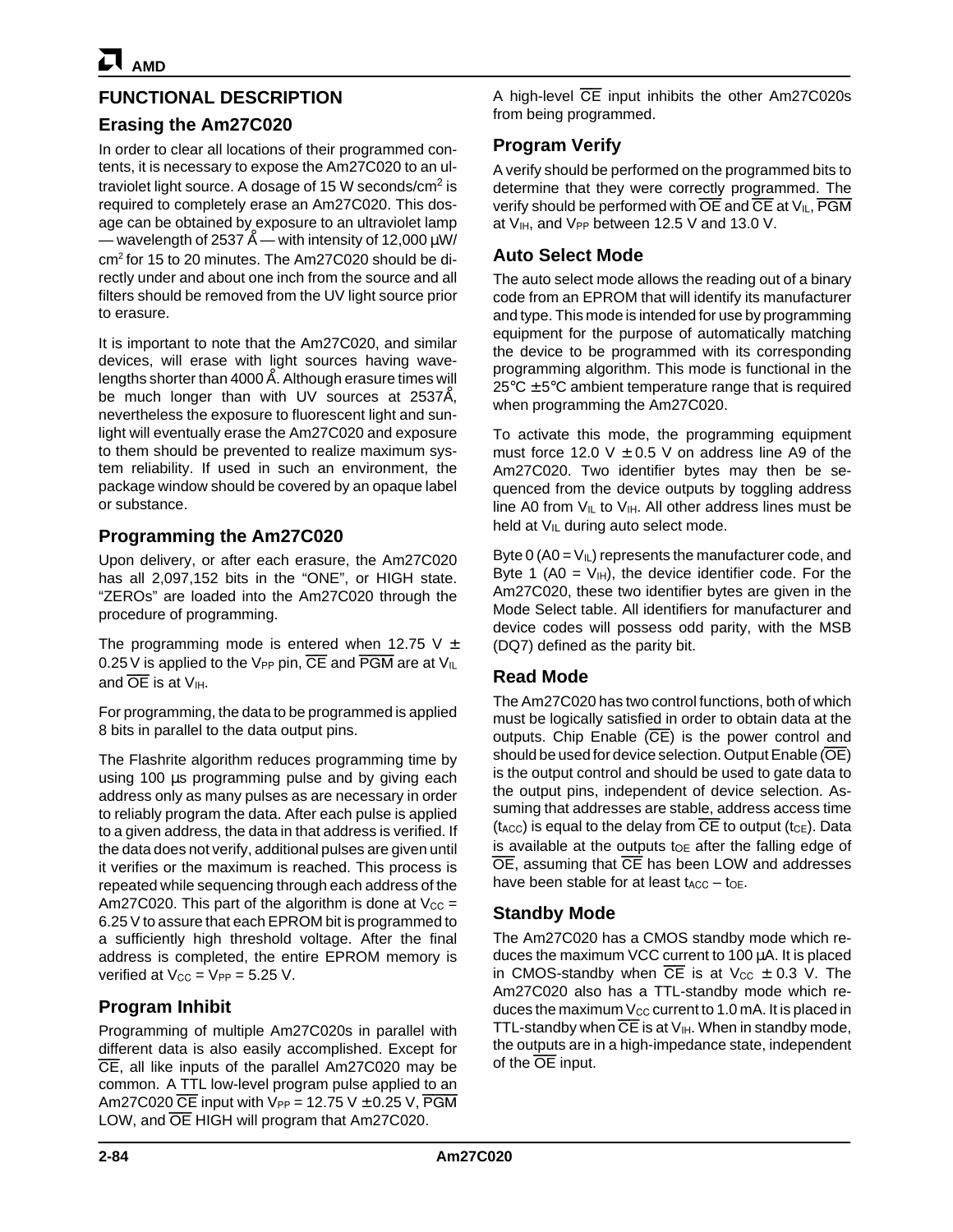## **Output OR-Tieing**

To accommodate multiple memory connections, a twoline control function is provided to allow for:

- **Low memory power dissipation, and**
- Assurance that output bus contention will not occur

It is recommended that  $\overline{CE}$  be decoded and used as the primary device-selecting function, while OE be made a common connection to all devices in the array and connected to the READ line from the system control bus. This assures that all deselected memory devices are in their low-power standby mode and that the outut pins are only active when data is desired from a particular memory device.

## **System Applications**

During the switch between active and standby conditions, transient current peaks are produced on the rising and falling edges of Chip Enable. The magnitude of these transient current peaks is dependent on the output capacitance loading of the device. At a minimum, a 0.1 µF ceramic capacitor (high frequency, low inherent inductance) should be used on each device between V<sub>CC</sub> and V<sub>SS</sub> to minimize transient effects. In addition, to overcome the voltage drop caused by the inductive effects of the printed circuit board traces on EPROM arrays, a 4.7 µF bulk electrolytic capacitor should be used between  $V_{CC}$  and  $V_{SS}$  for each eight devices. The location of the capacitor should be close to where the power supply is connected to the array.

| <b>Mode</b>             | <b>Pins</b>       | CE                    | <b>OE</b>             | <b>PGM</b>            | A0     | A9 | <b>V<sub>PP</sub></b>         | <b>Outputs</b> |
|-------------------------|-------------------|-----------------------|-----------------------|-----------------------|--------|----|-------------------------------|----------------|
| Read                    |                   | VIL                   | Vil                   | X                     | X      | X  | X                             | <b>DOUT</b>    |
| <b>Output Disable</b>   |                   | X                     | Vін                   | X                     | X      | X  | X                             | High Z         |
| Standby (TTL)           |                   | <b>V<sub>IH</sub></b> | X                     | X                     | X<br>X |    | X                             | High Z         |
| Standby (CMOS)          |                   | $Vcc \pm 0.3 V$       | X                     | X                     | X      | X  | X<br>High Z                   |                |
| Program                 |                   | VIL                   | <b>V<sub>IH</sub></b> | VIL                   | X      | X  | <b>V<sub>PP</sub></b>         | DIN            |
| Program Verify          |                   | VIL                   | VIL                   | <b>V<sub>IH</sub></b> | X      | X  | <b>V<sub>PP</sub></b><br>DOUT |                |
| Program Inhibit         |                   | <b>V<sub>IH</sub></b> | X                     | X                     | X      | X  | <b>V<sub>PP</sub></b>         | High Z         |
| Auto Select<br>(Note 3) | Manufacturer Code | VIL                   | VIL                   | X                     | VIL    | Vн | X                             | 01H            |
|                         | Device Code       | VIL                   | VIL                   | X                     | Vін    | Vн | X                             | 97H            |

## **MODE SELECT TABLE**

#### **Notes:**

1.  $V_H = 12.0$  V ± 0.5 V.

2.  $X =$  Either  $V_{IH}$  or  $V_{IL}$ .

3.  $A1 - A8 = A10 - A17 = V_{II}$ .

4. See DC Programming Characteristics for V<sub>PP</sub> voltage during programming.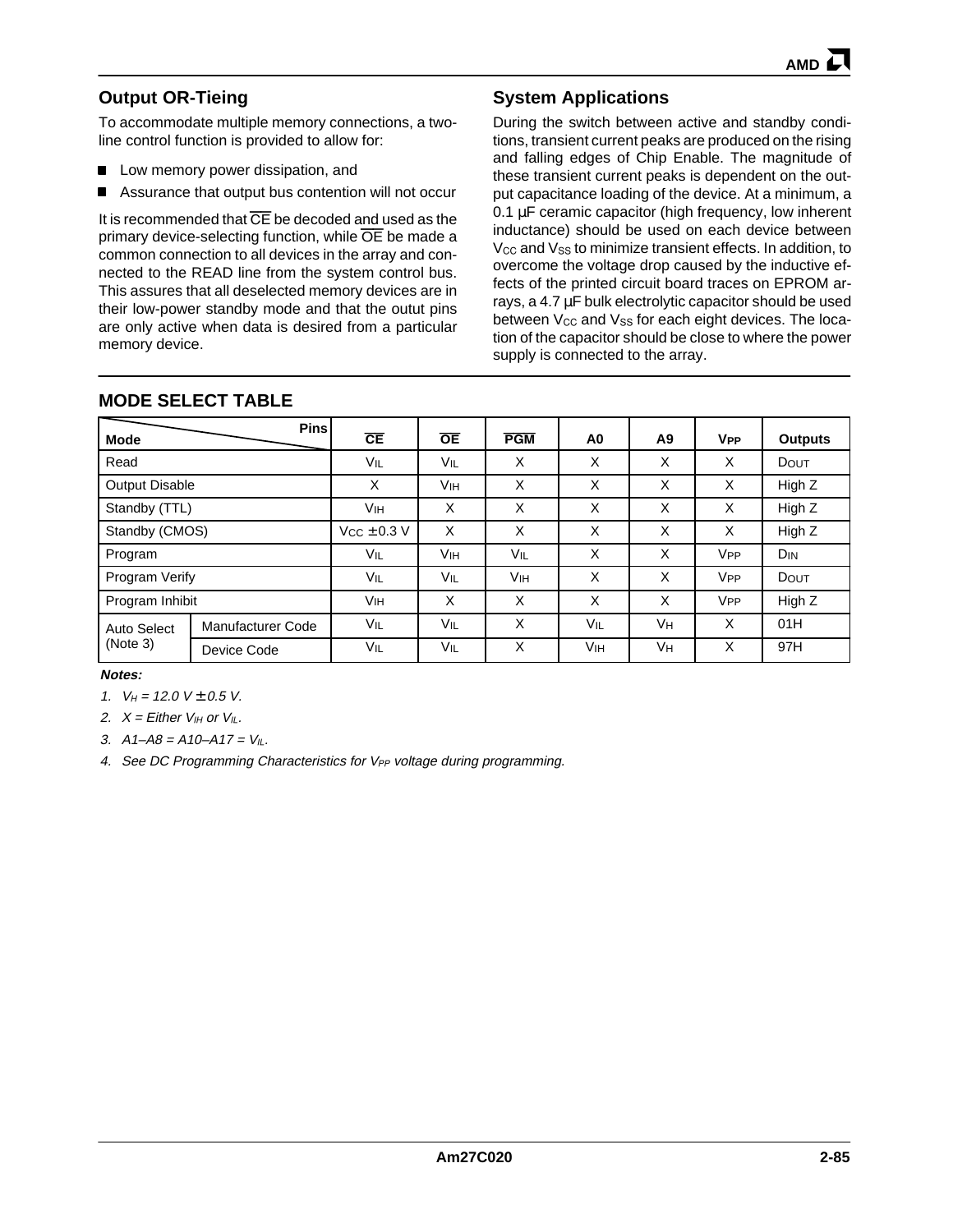## **ABSOLUTE MAXIMUM RATINGS**

| Notes:                                                                                                                                                  |
|---------------------------------------------------------------------------------------------------------------------------------------------------------|
|                                                                                                                                                         |
| A9 and $V_{PP}$ (Note 2) $\ldots \ldots \ldots \ldots -0.6$ V to 13.5 V                                                                                 |
| Voltage with Respect to Vss:<br>All pins except A9, V <sub>PP</sub> , and<br>$V_{CC}$ (Note 1) $\ldots \ldots \ldots \ldots -0.6$ V to $V_{CC}$ + 0.6 V |
| <b>Ambient Temperature</b><br>with Power Applied $\ldots \ldots \ldots \ldots -55^{\circ}C$ to +125°C                                                   |
| Storage Temperature:<br>OTP Products $\ldots \ldots \ldots \ldots \ldots -65^{\circ}C$ to +125°C<br>All Other Products -65°C to +150°C                  |
|                                                                                                                                                         |

- 1. During transitions, the input may overshoot  $V_{SS}$  to  $-2.0$  V for periods of up to 20 ns. Maximum DC voltage on input and I/O may overshoot to  $V_{CC}$  + 2.0 V for periods of up to 20 ns.
- 2. During transitions, A9 and  $V_{PP}$  may overshoot  $V_{SS}$  to  $-2.0$  V for periods of up to 20 ns. A9 and V<sub>PP</sub> must not exceed 13.5 V for any period of time.

Stresses above those listed under Absolute Maximum Ratings may cause permanent device failure. Functionality at or above these limits is not implied. Exposure to absolute maximum ratings for extended periods may affect device reliability.

## **OPERATING RANGES**

| <b>Commercial (C) Devices</b>                        |
|------------------------------------------------------|
| Ambient Temperature $(T_A)$ 0°C to +70°C             |
| <b>Industrial (I) Devices</b>                        |
| Ambient Temperature $(T_A)$ $-40^{\circ}$ C to +85°C |
| <b>Extended Commercial (E) Devices</b>               |
| Ambient Temperature $(T_A)$ -55°C to +125°C          |
| <b>Supply Read Voltages:</b>                         |
| $V_{\rm CC}$ for Am27C020-XX5  +4.75 V to +5.25 V    |
| V <sub>cc</sub> for Am27C020-XX0 4.50 V to +5.50 V   |
|                                                      |

Operating ranges define those limits between which the functionality of the device is guaranteed.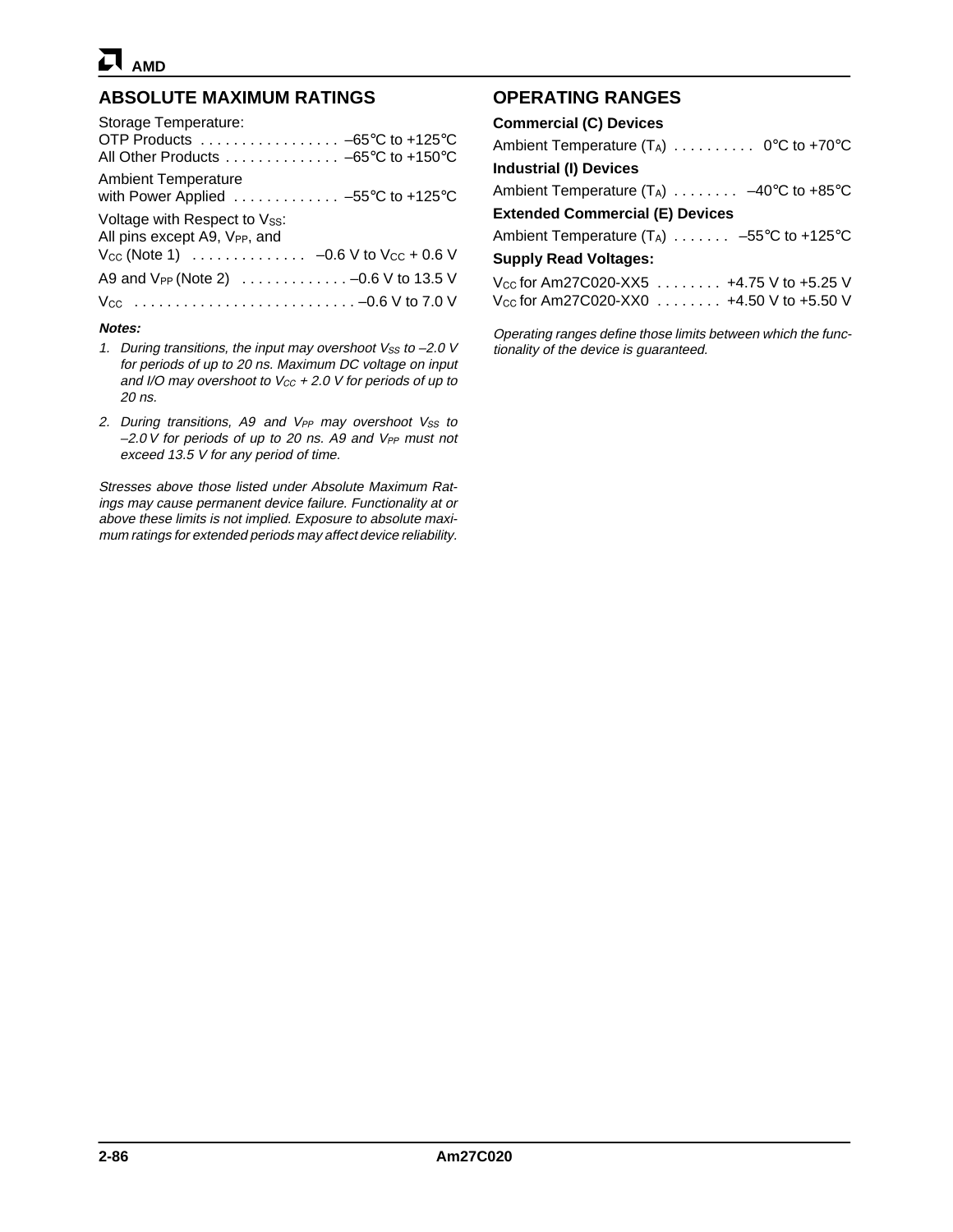## **DC CHARACTERISTICS over operating ranges unless otherwise specified (Notes 1, 2, and 4)**

| <b>PRELIMINARY</b>         |                                            |                                                        |             |        |                |      |  |  |  |  |
|----------------------------|--------------------------------------------|--------------------------------------------------------|-------------|--------|----------------|------|--|--|--|--|
| <b>Parameter</b><br>Symbol | <b>Parameter Description</b>               | <b>Test Conditions</b>                                 |             | Min    | Max            | Unit |  |  |  |  |
| <b>VOH</b>                 | Output HIGH Voltage                        | $I_{OH} = -400 \mu A$                                  |             | 2.4    |                | V    |  |  |  |  |
| Vol.                       | Output LOW Voltage                         | $IoL = 2.1 mA$                                         |             |        | 0.45           | V    |  |  |  |  |
| <b>V<sub>IH</sub></b>      | Input HIGH Voltage                         |                                                        |             | 2.0    | $V_{CC}$ + 0.5 | V    |  |  |  |  |
| Vil                        | Input LOW Voltage                          |                                                        |             | $-0.5$ | $+0.8$         | V    |  |  |  |  |
| Iц                         | Input Load Current                         | $V_{IN} = 0$ V to Vcc                                  |             | 1.0    | μA             |      |  |  |  |  |
| ILO.                       | Output Leakage Current                     | $V_{\text{OUT}} = 0$ V to $V_{\text{CC}}$              |             | 5.0    | μA             |      |  |  |  |  |
| $ _{CC1}$                  | V <sub>CC</sub> Active Current<br>(Note 3) | $\overline{CE}$ = $V_{IL}$ ,<br>$f = 10$ MHz,          | C/I Devices |        | 30             | mA   |  |  |  |  |
|                            | $I$ OUT = 0 mA                             |                                                        | E Devices   |        | 60             |      |  |  |  |  |
| $_{\text{ICC2}}$           | V <sub>CC</sub> TTL Standby Current        | $\overline{CE} = V_{IH}$                               |             | 1.0    | mA             |      |  |  |  |  |
| $_{\text{LCG}}$            | V <sub>CC</sub> CMOS Standby Current       | $\overline{CE}$ = V <sub>CC</sub> + 0.3 V              |             | 100    | μA             |      |  |  |  |  |
| IPP <sub>1</sub>           | VPP Supply Current (Read)                  | $\overline{CE} = \overline{OE} = V_{IL}$ , $VPP = VCC$ |             |        | 100            | μA   |  |  |  |  |

**Notes:**

1. V<sub>CC</sub> must be applied simultaneously or before V<sub>PP</sub>, and removed simultaneously or after V<sub>PP</sub>.

2. **Caution**: The Am27C020 must not be removed from (or inserted into) a socket when  $V_{CC}$  or  $V_{PP}$  is applied.

3.  $I_{CC1}$  is tested with  $\overline{OE} = V_{IH}$  to simulate open outputs.

4. Minimum DC Input Voltage is –0.5 V. During transitions, the inputs may overshoot to –2.0 V for periods less than 20 ns. Maximum DC Voltage on output pins is  $V_{CC} + 0.5 V$ , which may overshoot to  $V_{CC} + 2.0 V$  for periods less than 20 ns.







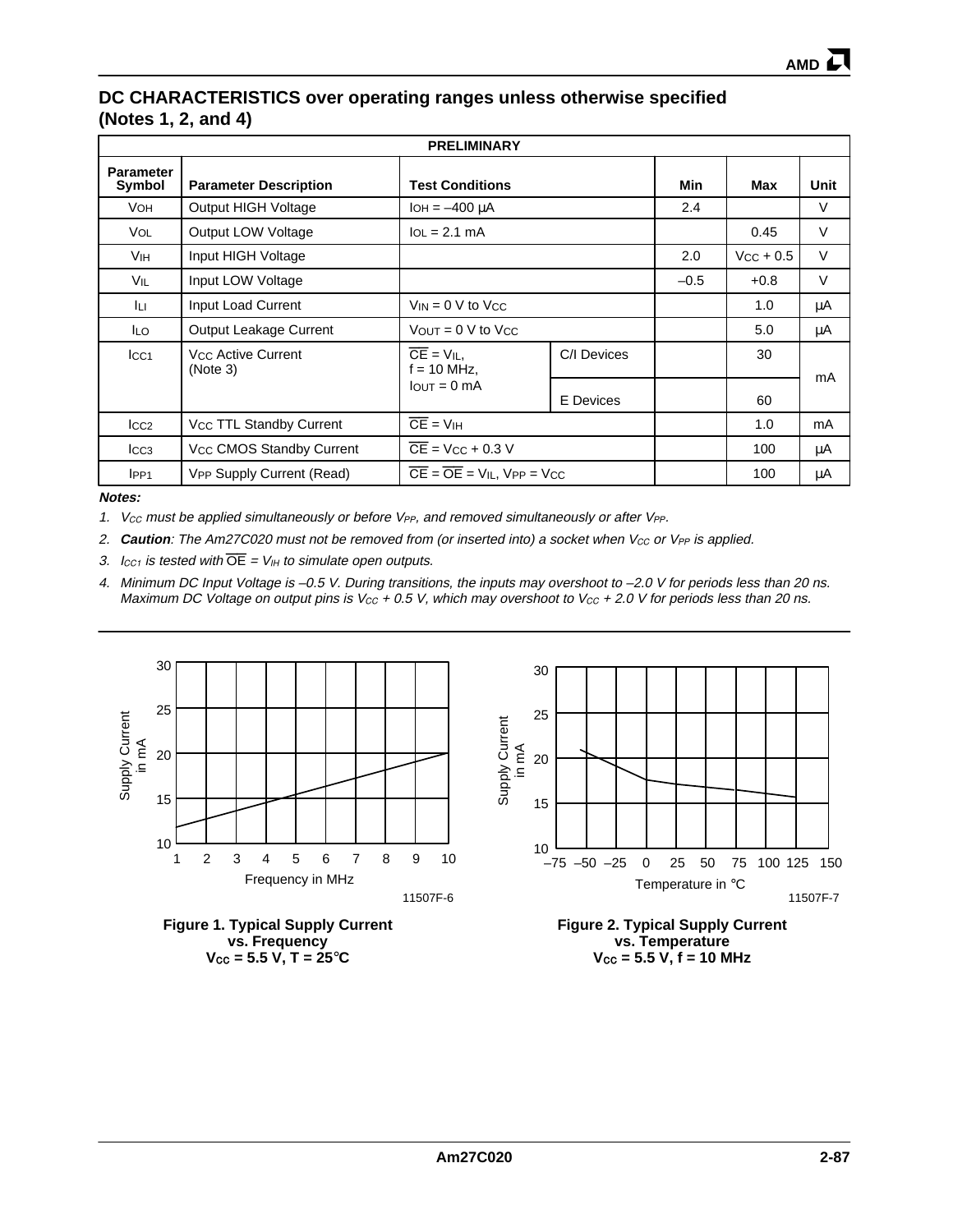# **CAPACITANCE**

| <b>Parameter</b> | <b>Parameter</b>                     |                        |     | <b>CDV032</b> | PD 032 |     |     |     | <b>PL 032</b> |     | <b>TS 032</b> |  |  |
|------------------|--------------------------------------|------------------------|-----|---------------|--------|-----|-----|-----|---------------|-----|---------------|--|--|
| <b>Symbol</b>    | <b>Description</b>                   | <b>Test Conditions</b> | Tvp | <b>Max</b>    | Tvp    | Max | Tvp | Max | Typ           | Max | Unit          |  |  |
| $C_{IN}$         | Input Capacitance                    | $V_{IN} = 0 V$         | 10  | 12            | 10     | 12  | 8   | 10  | 10            | 12  | рF            |  |  |
| Соит             | Output Capacitance   $V_{OUT} = 0 V$ |                        | 12  | 15            | 12     | 15  |     | 12  | 12            | 14  | рF            |  |  |

**Notes:**

1. This parameter is only sampled and not 100% tested.

2.  $T_A = +25^{\circ}C, f = 1$  MHz.

## **SWITCHING CHARACTERISTICS over operating ranges unless otherwise specified (Notes 1, 3, and 4)**

| <b>Parameter</b>  |                         |                                       |                                                 |     |          |          |        | Am27C020 |          |          |      |
|-------------------|-------------------------|---------------------------------------|-------------------------------------------------|-----|----------|----------|--------|----------|----------|----------|------|
|                   | <b>Symbols</b>          | <b>Parameter</b>                      |                                                 |     | $-75$    |          |        |          |          |          |      |
|                   | JEDEC   Standard        | <b>Description</b>                    | <b>Test Conditions</b>                          |     | $-70$    | -90      | $-120$ | $-150$   | $-200$   | $-255$   | Unit |
| tavov             | tacc                    | Address to                            | $\overline{CE} = \overline{OE} = \overline{VI}$ | Min |          |          |        |          |          |          | ns   |
|                   |                         | <b>Output Delay</b>                   |                                                 | Max | 70       | 90       | 120    | 150      | 200      | 250      |      |
| tELQV             | tcE                     | Chip Enable                           |                                                 | Min |          |          |        |          |          |          |      |
|                   |                         | to Output Delay                       | $\overline{OE}$ = $VIL$                         | Max | 70       | 90       | 120    | 150      | 200      | 250      | ns   |
| tGLQV             | toe                     | Output Enable to                      | $\overline{CE} = VIL$                           | Min |          |          |        |          |          |          | ns   |
|                   |                         | <b>Output Delay</b>                   |                                                 | Max | 40       | 40       | 50     | 65       | 75       | 100      |      |
| tehQZ,            | <b>t</b> DF<br>(Note 2) | Chip Enable HIGH<br>or Output Enable  |                                                 | Min |          |          |        |          |          |          |      |
| t <sub>GHQZ</sub> |                         | HIGH, whichever                       |                                                 | Max | 25       | 25       | 30     | 30       | 40       | 60       | ns   |
|                   |                         | comes first, to<br>Output Float       |                                                 |     |          |          |        |          |          |          |      |
| taxox             | toh                     | Output Hold from<br>Addresses, CE, or |                                                 | Min | $\Omega$ | $\Omega$ | 0      | 0        | $\Omega$ | $\Omega$ | ns   |
|                   |                         | OE, whichever<br>occurred first       |                                                 | Max |          |          |        |          |          |          |      |

**Notes:**

1. V<sub>CC</sub> must be applied simultaneously or before  $V_{PP}$ , and removed simultaneously or after  $V_{PP}$ .

2. This parameter is only sampled and not 100% tested.

- 3. **Caution**: The Am27C020 must not be removed from, or inserted into a socket or board when V<sub>PP</sub> or V<sub>CC</sub> is applied.
- 4. Output Load: 1 TTL gate and  $C_L = 100 \text{ pF}$ , Input Rise and Fall Times: 20 ns, Input Pulse Levels: 0.45 V to 2.4 V, Timing Measurement Reference Level: 0.8 V and 2 V inputs and outputs.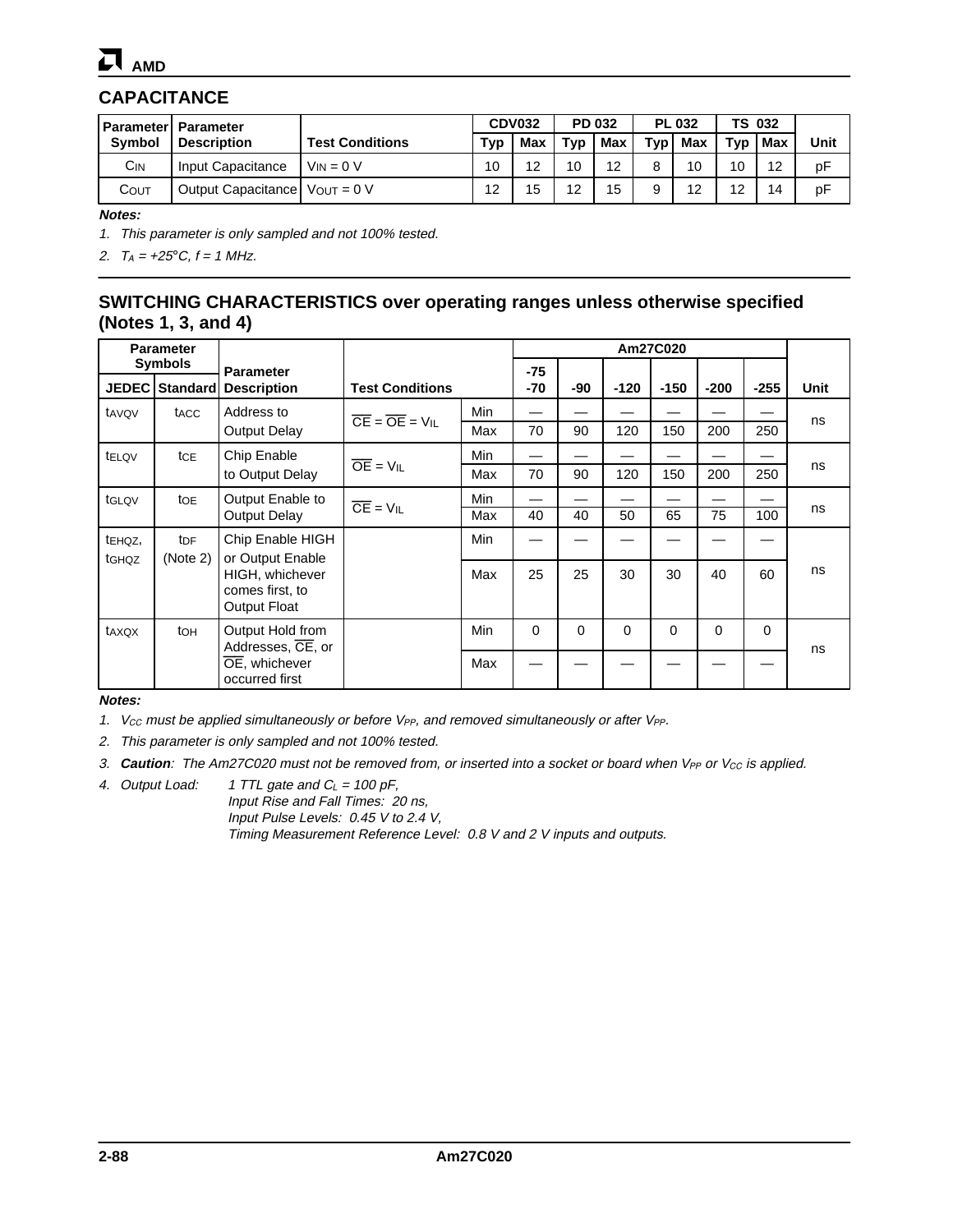## **SWITCHING TEST CIRCUIT**



 $C_L$  = 100 pF including jig capacitance

## **SWITCHING TEST WAVEFORM**



AC Testing: Inputs are driven at 2.4 V for a Logic "1" and 0.45 V for a Logic "0." Input pulse rise and fall times are ≤ 20 ns.